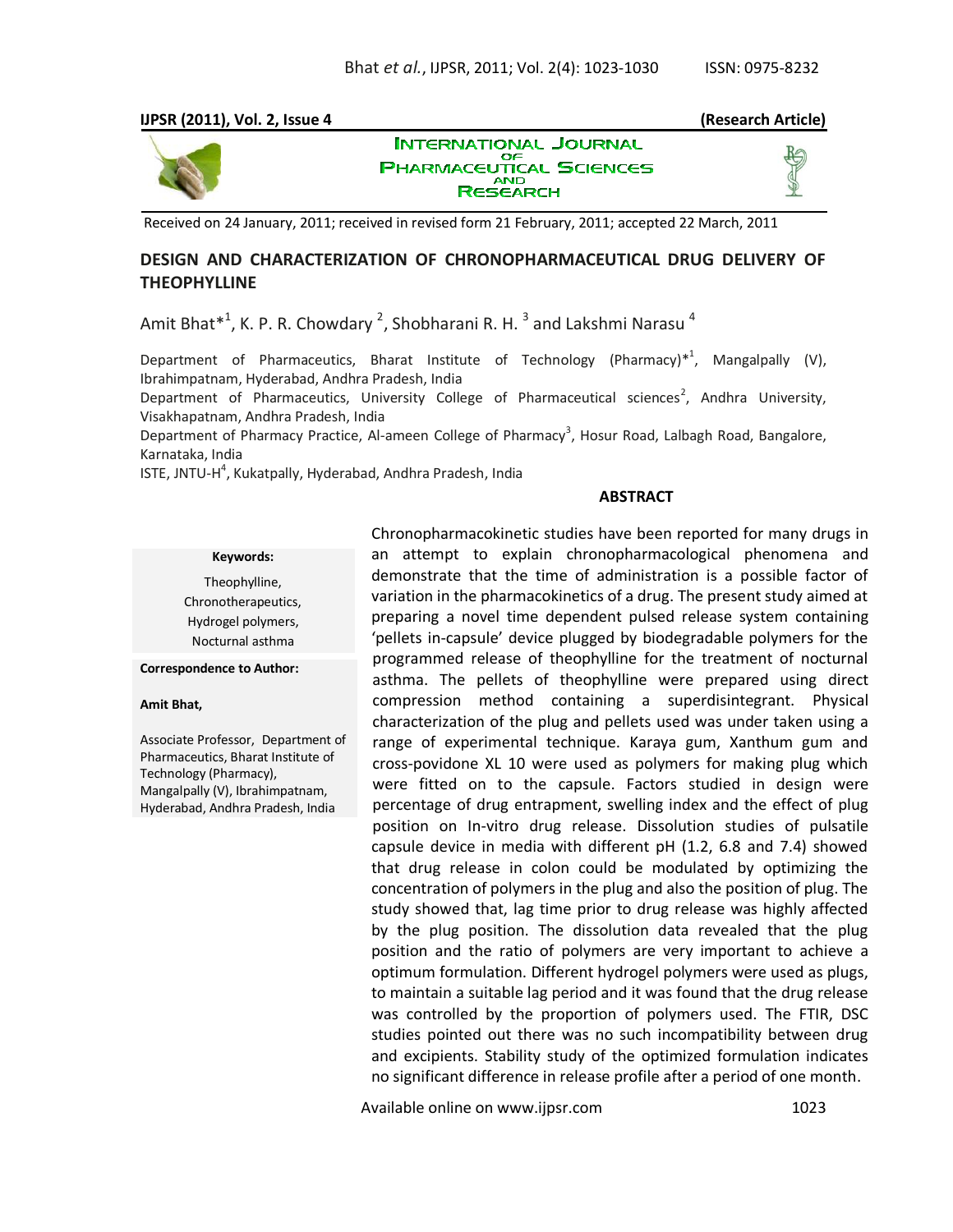**INTRODUCTION:** In chronopharmacotherapy (timed drug therapy) drug administration is synchronized with biological rhythms to produce maximal therapeutic effect and minimum harm for the patient. By basing drug delivery on circadian patterns of diseases drug effect can be optimized and side effects can be reduced  $1$ . If symptoms occur at daytime a conventional dosage form can be administered just prior the symptoms are worsening. If symptoms of a disease became worse during the night or in the early morning the timing of drug administration and nature of the drug delivery system need careful consideration.

Though most delivery systems are designed for constant drug release over a prolonged period of time, pulsatile delivery systems are characterized by a programmed drug release, as constant blood levels of a drug may not always be desirable. Pulsatile systems are designed in a manner that the drug is available at the site of action at the right time in the right amount  $2-5$ . These systems are beneficial for drugs having high first-pass effect;

drugs administered for diseases that follow chronopharmacological behaviour; drugs having specific absorption site in GIT, targeting to colon; and cases where night time dosing is required.

For several drugs or therapies, a pulsatile release profile, where the drug is released completely after a defined lag time, is advantageous <sup>6</sup>: for drugs which develop biological tolerance, for drugs with an extensive first pass metabolism, for drugs targeted to a specific site in the intestinal tract, e.g. to the colon, protecting the drug from degradation and for the adaptation of drug needs to circadian rhythms of body functions or diseases  $7-9$ . With eroding or dissolving systems, a potential problem is the retardation and therefore there is no immediate drug release after the loss of the barrier function or a premature release, seen in particular with highly water-soluble drugs  $10-12$ . In the present research study, an attempt was made to develop a novel dosage form by using a chronopharmaceutical approach (**fig. 1**).



**FIG. 1: MECHANISM OF DRUG RELEASE FROM PULSED BASED CHRONOPHARMACEUTICAL DRUG DELIVERY**

A pulsatile 'pellet in capsule' dosage form, whose lag time was controlled by polymer plug was taken at bed time with a programmed start of drug release early in morning hours, can prevent a sharp increase in the incidence of asthmatic attacks, during the early morning hours (nocturnal asthma). The objective of this study was to design and characterize pulsatile drug delivery system delivering (400 mg) theophylline. Theophylline was chosen as the model drug because of its high solubility and high permeability pattern throughout the GI tract.

## **MATERIALS AND METHODS:**

**Materials:** The following chemicals were obtained from commercial suppliers and used as received: Theophylline (Cipla, Bangalore, India), PVP K30 ( Dr Reddy's Pvt. Ltd., Hyderabad), Crosspovidone XL-10 (International Specialty Inc, Hyderabad), Ethyl cellulose, Lactose, Formaldehyde solution (Bharat

Available online on www.ijpsr.com 1024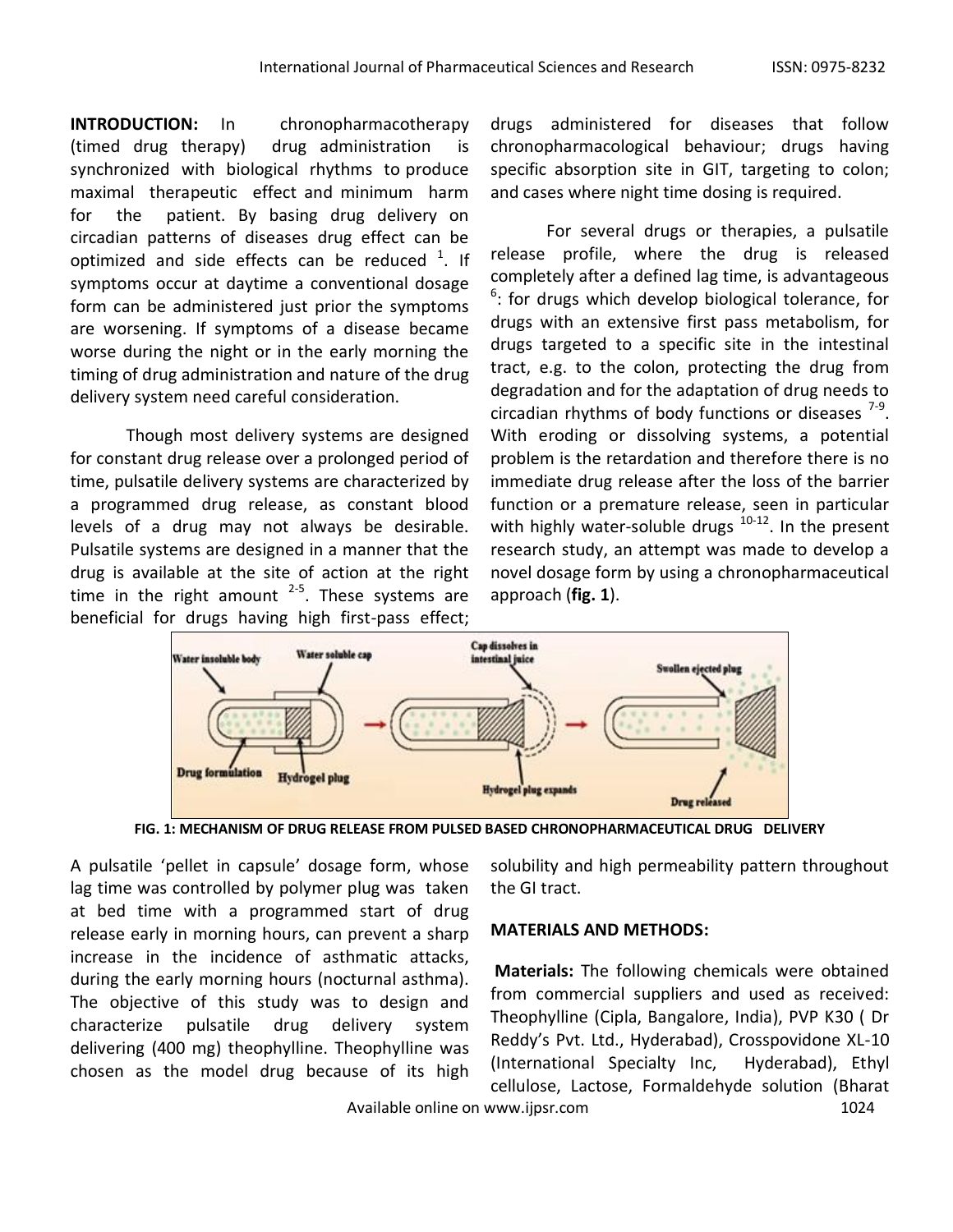Institute of Technology-Pharmacy, Hyderabad), Xanthan gum (Al-ameen College of Pharmacy, Bangalore), Karayagum (AP Girijan Cooperative Society), Hard gelatin capsules, Tween 80 (AP Pharma distributors, Hyderabad), Dichloromethane, High density polyethylene, Phosphate buffer saline, Polydimethylsiloxane, Isopropyl alcohol (S D Fine Chemicals ltd, India).

# **Methods:**

**Formulation of pulsatile capsule:** Theophylline blend was added slowly by spraying the binder made from PVP-water solution. The pellets were then dried in a tray drier at about  $45^{\circ}$ C-55 $^{\circ}$ C to attain the moisture content less than 2.5%. The drug and excipients were sieved (315µm), blended in a Turbula-mixer for 15 mins. The bodies and caps of formaldehyde treated hard gelatine capsules were separated manually. Pellets equivalent to 400 mg of theophylline were accurately weighed and filled into the treated bodies by hand filling. The capsules containing the pellets were then plugged with various polymers, i.e., Xanthum gum, Crosspovidone XL-10 and Karaya Gum prepared by direct compression method. The compressed plugs (F1- F45) made of various polymers like Xanthum gum; Crosspovidone XL-10 and Karaya gum with dip coating with different compression pressures were placed by hand on top of the pellets in the open end of capsule as shown in **Figure 2**.



**FIG. 2: CHRONOPHARMACEUTICAL BASED PULSATILE CAPSULAR FORMULATIONS OF THEOPHYLLINE**

**Characterization studies of complete pulsatile system:**

**Drug- Polymer Compatibility Studies by DSC and FTIR:** Physical mixture of the drug theophylline and various polymers were prepared. After powder sieving, the mixture was analysed by DSC and FTIR. For DSC, thermogram was obtained for drug-karaya gum, drug-xanthum gum, drug-Crosspovidone XL-10 and was compared with the thermogram of the pure drug. Accurately weighed samples (10mg) were hermetically sealed in flat bottom aluminium pans. The scanning was carried out at a temperature ranging from 40<sup>0</sup>C to 300<sup>0</sup>C at a rate of 20<sup>0</sup>C/min under an atmosphere of nitrogen.

**X-Ray Diffraction study:** Powder X-ray diffraction patterns where traced employing X-ray diffractometer (Seiferd,Model NO.3000,Germany) for samples, using Ni filtered CuK radiation, a voltage of 40 KV, a current of 30mA radiation scattered in the crystalline regions of the sample was measured . Patterns where obtained by using a step width of 0.04 $^{\circ}$ C with a detector resolution in 2 $\theta$ (diffraction angle) between  $10^{\circ}$  and  $80^{\circ}$  at ambient temperature<sup>25</sup>.

**Determination of melting point of theophylline:**  Melting point of theophylline was found by open capillary method as mentioned in pharmacopoeia. 1 mg of finely powdered theophylline was hand filled into capillary tube, whose one end was fused; this capillary was then inserted into the above mentioned instrument.

**Determination of calibration curve of theophylline:**  The UV scanning of drug sample was carried out using a solution of drug dissolved in 6.8 pH phosphate buffer solution. The lambda max was observed at 272nm. The calibration curve of Theophylline was obtained by dissolving the drug in 6.8 pH phosphate buffer solution and the absorbance was measured at 272nm by keeping 6.8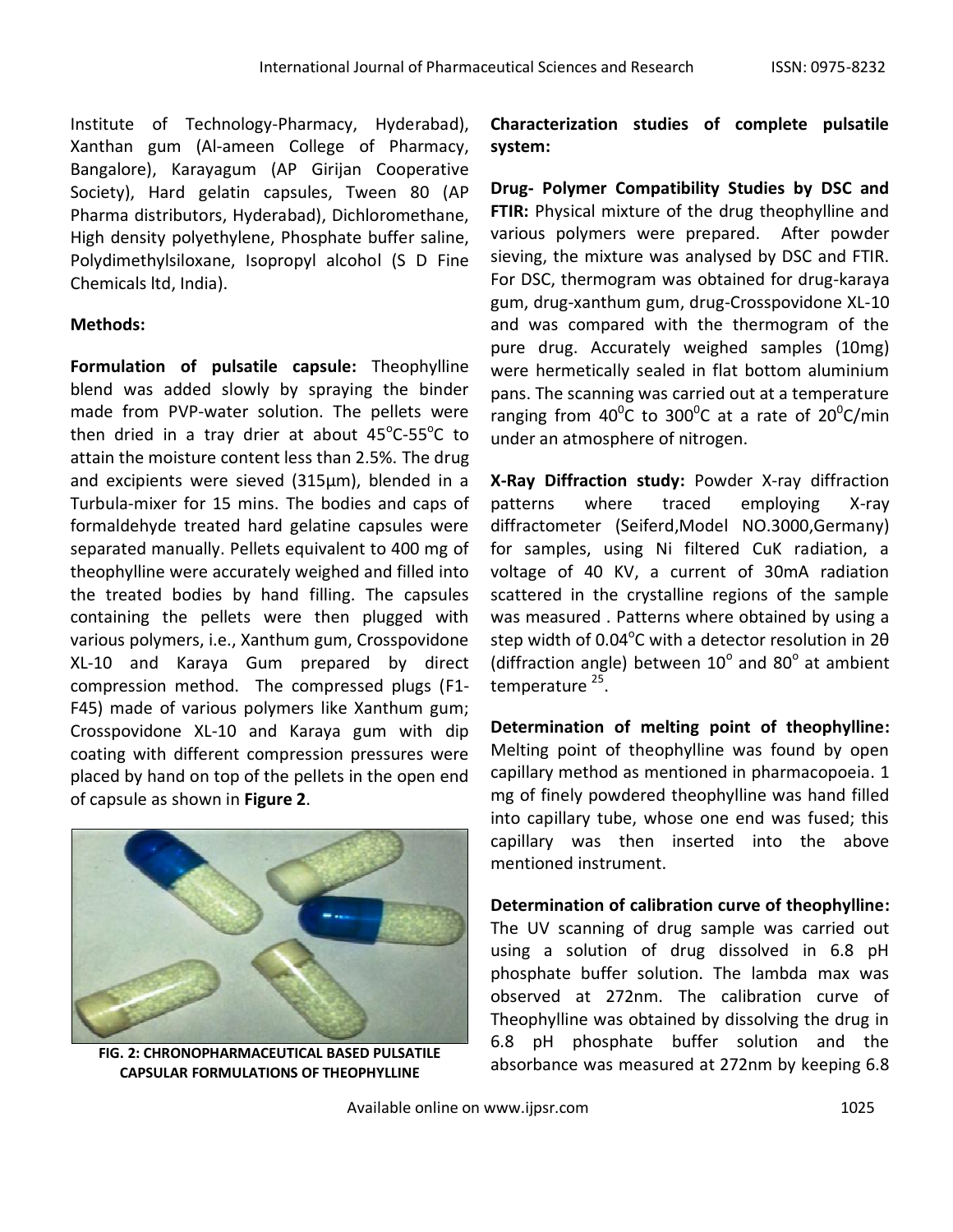pH phosphate buffer solution as blank. Beers law was obeyed in the concentrations range of 2- 16 μg/ml in 6.8 pH phosphate buffer solution. 100 mg of Theophylline was accurately weighed and taken in 100 ml volumetric flask. Drug was dissolved in 6.8 pH phosphate buffer solution and ultra sonicated for 10 min to ensure complete dissolving of drug, which give a concentration of 1000 µg/ml. From stock I, 10 ml is taken and diluted to 100 ml which give a concentration of 100  $\mu$ g/ml solution, this is stock II. From the above stock II solution 0.2, 0.4, 0.6, 0.8, 1.0 and 1.2 ml were withdrawn into 10 ml volumetric flasks and diluted up to the volume with 6.8 pH phosphate buffer solution.

**Determination of drug content in pellets:** In a 100 ml volumetric flask, 25 mg of crushed microcapsules were taken, and volume was made up to mark with pH 6.8. The flask was shaken for 12 hrs using an orbital shaker incubator. Then the solution was filtered and from the filtrate appropriate dilutions were made and absorbance was measured at 272 nm by using UV absorption spectroscopy.

**Evaluation of thickness of coating on pulsatile capsule:** The thickness of the EC coating was measured using screw gauge and was expressed in mm. 10 capsules were selected randomly from each batch and weighed individually for weight variation. The test requirements are met if none of the individual weights are less than 90% or more than 110% of the average

**Determination of swelling index of plugs:** The plugs prepared with varying compression pressures were tested for swelling index using disintegration apparatus (900 ml pH 7.4 phosphate buffer USP XXIII, 37±0.5<sup>o</sup>C). Xanthum gum polymer was taken as model polymer in order to determine swelling rate.

**Friability test of theophylline pellets:** For each pulse dose capsule formulation, the friability was

determined using the Roche friabilator (Camp-bell Electronics, Mumbai, India).

**Qualitative chemical test for free formaldehyde:**  Standard formaldehyde solution used is formaldehyde solution (0.002, w/v) and sample solution is formaldehyde treated bodies (about 25 in number) were cut into small pieces and taken into a beaker containing distilled water. This was stirred for 1 h with a magnetic stirrer, to solubilize the free formaldehyde. The solution was then filtered into a 50ml volumetric flask, washed with distilled water and volume was made up to 50 ml with the washings. In brief, to 1ml of sample solution, 9ml of water was added. One millilitre of resulting solution was taken into a test tube and mixed with 4ml of water and 5ml of acetone reagent. The test tube was warmed in a water bath at  $40^{\circ}$ C and allowed to stand for 40 min

*In vitro* **release profile of pulsatile capsule:**  Dissolution studies were carried out by using USP XXIII dissolution test apparatus (paddle method). Capsules were tied to paddle with a cotton thread so that the capsule should be immersed completely in dissolution media but not float. In order to simulate the pH changes along the GI tract, three dissolution media with pH 1.2, 7.4 and 6.8 were sequentially used referred to as sequential pH change method.

When performing experiments, the pH 1.2 medium was first used for 2 hrs (since the average gastric emptying time is 2 hrs), then removed and the fresh pH 7.4 phosphate buffer saline (PBS) was added. After 3 hrs (average small intestinal transit time is 3 hrs), the medium was removed and fresh pH 6.8 dissolution medium was added for subsequent hours. Nine hundred millilitres of the dissolution medium was used at each time. Rotation speed was 100 rpm and temperature was maintained at  $37\pm0.5^{\circ}$ C. Capsules were tied to paddle with a cotton thread in each dissolution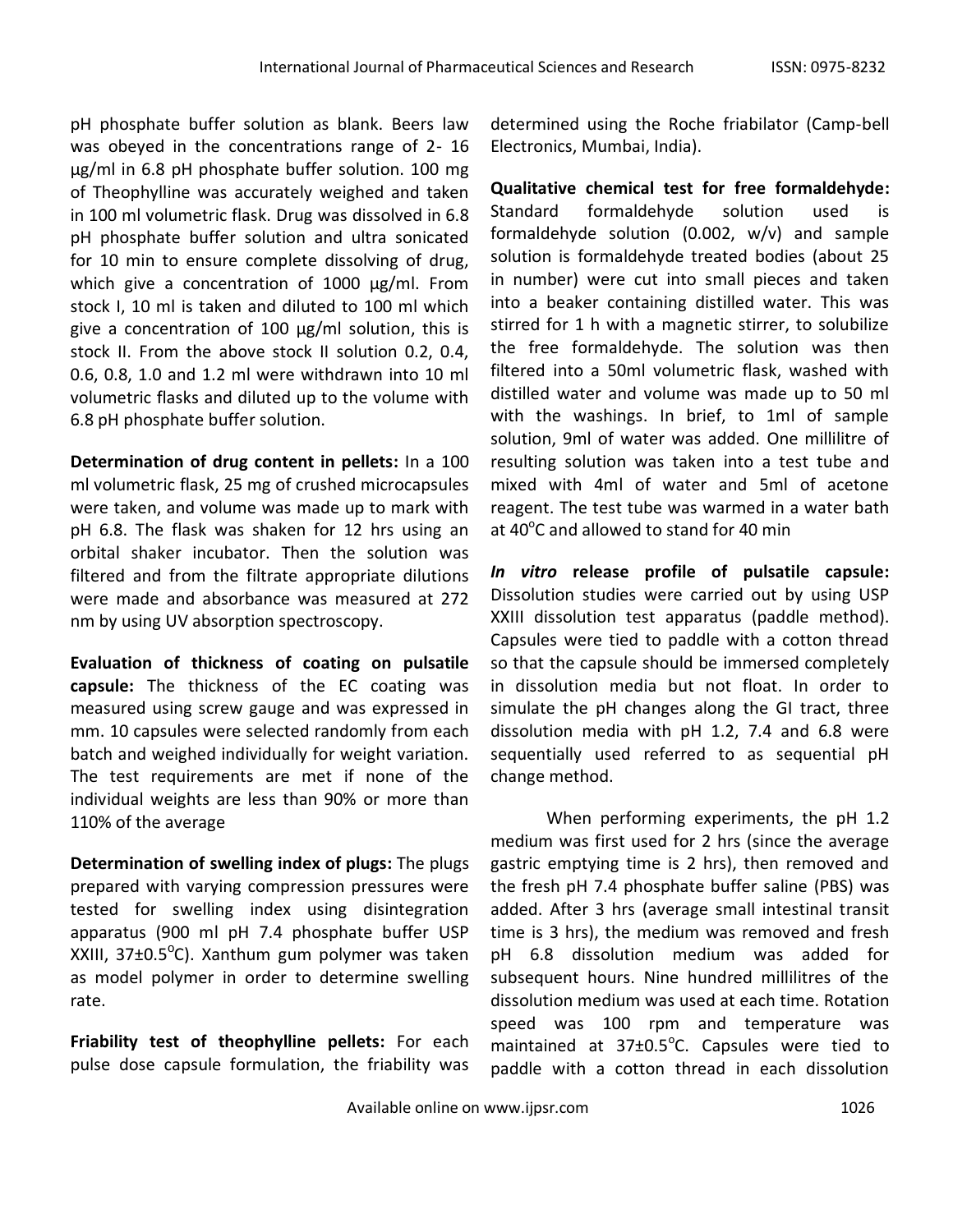vessel to prevent floating. Five millilitres of dissolution media was withdrawn at predetermined time intervals and fresh dissolution media was replaced. The withdrawn samples were analysed at 272 nm, by UV absorption spectroscopy and the cumulative percentage release was calculated over the sampling times.

**Stability studies:** Stability studies as per ICH guidelines were carried out for optimized formulation from each polymer batch. Storage at both normal and exaggerated temperature conditions, with the necessary extrapolations to ensure the product will, over its designed shelf life, provide medication for absorption at the same rate as when originally formulated.

**RESULTS AND DISCUSSION:** Over the past two decades there has been a growing appreciation on the importance of circadian rhythms on GIT physiology and on disease states, together with the realization of the significance of time-of-day of drug administration on resultant pharmcodynamic and pharmacokinetics parameters. The significance of these day-night variation has not been over looked from the drug delivery perspective and

pharmaceutical scientist have displayed considerable ingenuity in the development of time delayed drug delivery systems to address emerging chronotherapeutic formulations.

The colon is a site where both local and systemic delivery of drugs can take place. Treatment could be made more effective if it were possible for drugs to be targeted directly on the colon. Colonspecific systems could also be used in diseases that have diurnal rhythms. In the present study, attempt was made to target the drug to the colon, and intentionally delaying the drug absorption from therapeutic point of view in the treatment of nocturnal asthma, where peak symptoms are observed in the early morning. Prior to formulation, preformulation studies were carried out in order to established compatibility between drug and polymers by IR spectroscopy. The results revealed that the drug and polymers were satisfactorily compatible, without any significant changes in the chemical nature of the drug. The IR spectrum of pure drug as shown in **Figure 3** was found to be similar to the reference standard IR spectrum of theophylline given in British pharmacopoeia.



Available online on www.ijpsr.com 1027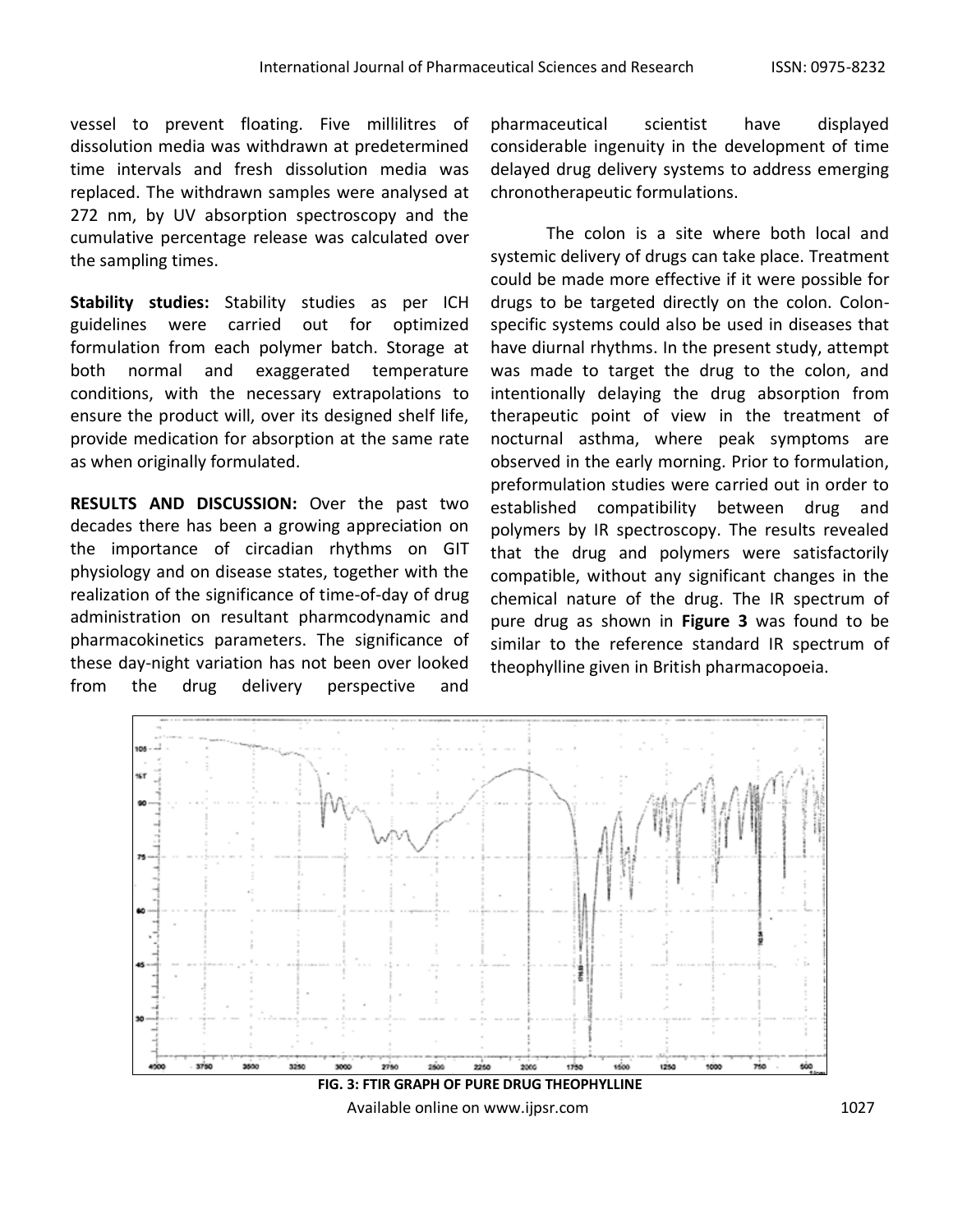Melting point of theophylline was found to be in the range of 272°C to 274°C as reported in pharmacopoeia, thus indicating purity of the drug sample. The absorbance reading of theophylline standard solution containing 10- 100 μg/ml of drug in pH 1.2, pH 6.8 and pH 7.4 at the maximum wavelength of 272nm. **Figure 4** shows the standard calibration curve for theophylline with slope, intercept and regression co-efficient. The calculations of drug contents and in-vitro drug release study are based on this standard curve.



**FIG. 4: STANDARD GRAPH OF THEOPHYLLINE IN pH 1.2, pH 6.8 AND pH 7.4**

The polymer plugs were formed by direct compression method with a single punch press with varying compression pressures. Theophylline pellets were prepared by direct compression method followed by placing the pellets in the capsule body by hand filling and placing the plug on the capsule opening. A tight fit between the plug and the impermeable capsule was very important in order to prevent water penetration to the capsule content and drug release prior to complete erosion of the plug material. In order to identify proper plug materials, they were tested for swelling index using disintegration apparatus. DSC studies were performed on the pure drug and drug- polymers in order to study the interaction between pure drug and polymers. The DSC thermograms of pure drug

and the physical and co-ground mixtures showed two endothermic peaks. First broad endothermic peak in the range of 500c-1300c corresponds to polymeric endothermic peak; second endothermic peak represents the melting temperature of drug in mixtures. X-Ray diffraction studies were undertaken to consolidated DSC data indicating reduction of crystallinity of theophylline with other polymers). The percentage drug content was found to be in the range of 92.6 to 97.6 %.

From the *in-vitro* release studies of device, it was observed that with all formulation, there was absolutely no drug release in simulated gastric fluid (acidic pH 1.2) for 2 hours. Small amount of drug release was observed in simulated intestinal fluid (pH 6.8 phosphate buffer). Burst effect was found in colonic medium (pH 7.4 phosphate buffer). *In vitro* release profiles were found to have very good sustaining efficacy. After coating thickness of the plug was increased up to 2-3mm all the designed pulsatile capsules were found to be in the limit of weight variation test.

The formulations containing karaya gum showed a lag time of about 8 hrs while the lag time of formulations containing crosspovidone XL 10 was decreased to 6 hrs because of less amount of polymer in the plug on the other hand lag time of formulation containing Xanthum gum was further decreased to 4 hrs this might be probably due to the effect of high content of filler and less amount of polymer in the plug. The 2.5% ethyl cellulose coating on polymer plugs has shown an increase in lag time about 2 hrs.

On the other side 5% ethyl cellulose coating further increased the lag time and the plugs were ejected at the end of 12, 16 and 20 hrs. Cumulative percentage release of about 76.2%, 97.5% was observed overall. Increase in the polymer content (% coating and ratio) resulted in a reduction in release of theophylline. The obtained results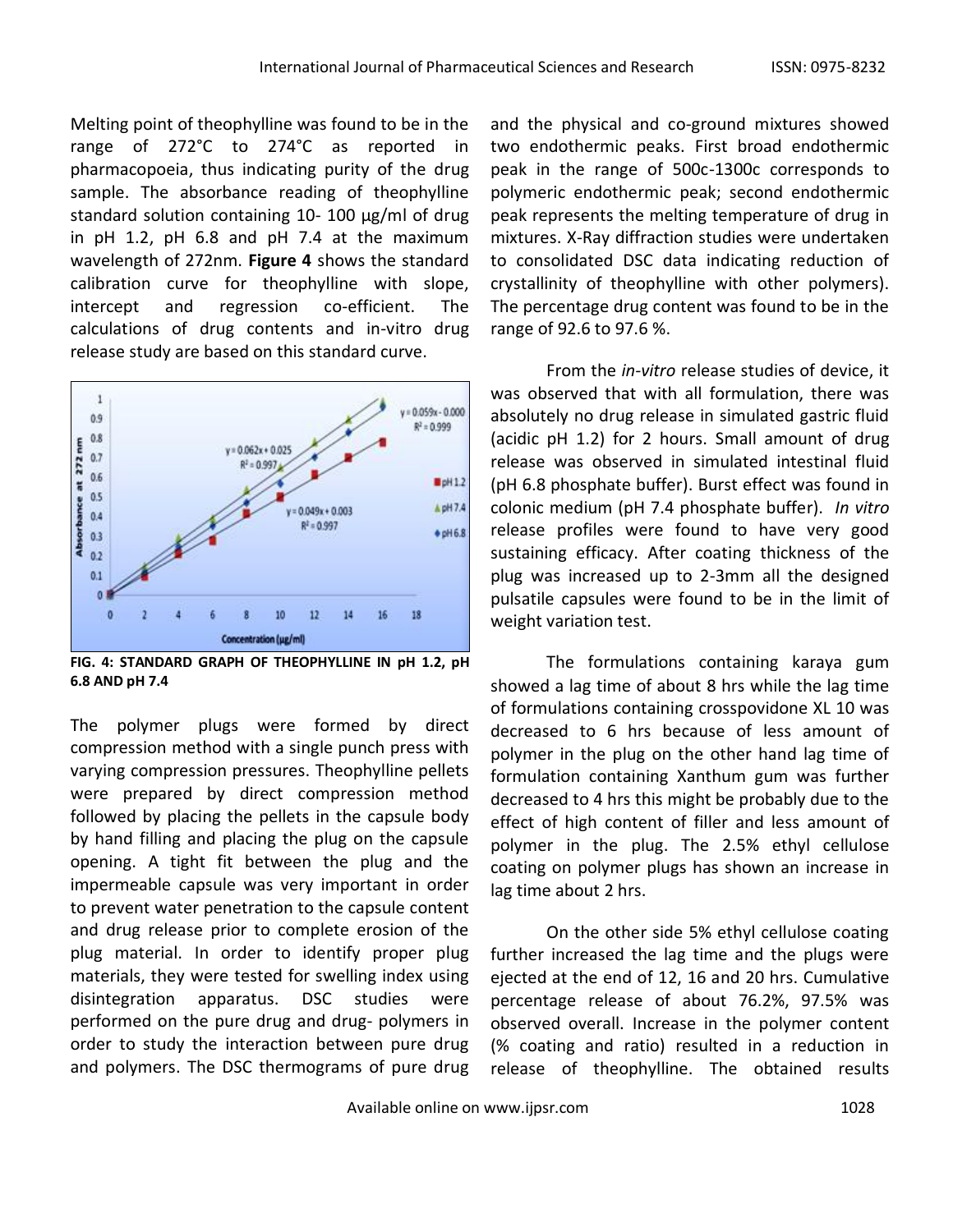showed the capability of the system in delaying drug release for a programmable period of time and the possibility of exploiting such delay to attain colon targeting. From the accelerated stability studies, it **TABLE 1: DRUG AND POLYMER STABILITY STUDIES**

was observed that there were no significant change in the drug content and % release of drug; therefore the formulations are quite stable (**table 1**).

| <b>Drug and Excipients</b>                                                                    | <b>Initial Physical Description</b>        | 25°C / 60% RH & 40°C / 75% RH (Closed) |                      |                      |
|-----------------------------------------------------------------------------------------------|--------------------------------------------|----------------------------------------|----------------------|----------------------|
|                                                                                               |                                            | 1 <sup>st</sup> Week                   | 2 <sup>nd</sup> Week | 4 <sup>th</sup> Week |
| Theophylline                                                                                  | White crystalline powder                   | $\ast$                                 | $\ast$               | $\ast$               |
| Theophylline + Sugar spheres                                                                  | Off-white powder contain spherical pellets | $\ast$                                 | $\ast$               | $\ast$               |
| Theophylline + Aerosil                                                                        | Off-white powder                           | $\ast$                                 | $\ast$               | $\ast$               |
| Theophylline + PVP K30                                                                        | Off-White powder                           | $\ast$                                 | $\ast$               | $\ast$               |
| Theophylline + Xanthum gum                                                                    | white powder contain crystalline material  | $\ast$                                 | $\ast$               | $\ast$               |
| Theophylline + Crosspovidone XL-10                                                            | Off-white powder                           | $\ast$                                 | $\ast$               | $\ast$               |
| Theophylline + Karaya gum                                                                     | White-brownish powder                      | $\ast$                                 | $\ast$               | $\ast$               |
| Theophylline + Ethyl cellulose N 50                                                           | Off-white powder                           | $\ast$                                 | $\ast$               | $\ast$               |
| Theophylline + lactose                                                                        | Off-white powder                           | $\ast$                                 | $\ast$               | $\ast$               |
| Theophylline + Sugar spheres + Aerosil + PVP K30<br>+ EC N-50 + Lactose + Xanthum gum         | Off-white powder containing lumps          | $\ast$                                 | $\ast$               |                      |
| Theophylline + Sugar spheres + Aerosil + PVP K30<br>+ EC N-50 + Lactose + Crosspovidone XL-10 | Off-white powder containing lumps          | $\ast$                                 | $\ast$               | $\ast$               |
| Theophylline + Sugar spheres + Aerosil + PVP K30<br>+ EC N-50 + Lactose + Karaya gum          | Off-white powder containing lumps          | $\ast$                                 | $\ast$               | $\ast$               |

(\*) indicates that there is no interaction between drug and excipients at 25°C/60% RH, 40°c/75% RH

**CONCLUSION:** In conclusion, results suggested that lag time is dependent on the nature of the materials employed in plug preparation and found that position of the plug in the capsule body significantly affects lag time. It is evident that an increase in the filler concentration in the plug results in a decrease in lag time. Finally, it is possible to release a drug over a predetermined period of time with specific release rates by manipulating the polymers used to prepare plugs.

**ACKNOWLEDGEMENTS:** The authors convey their sincere thanks to, Al-Ameen College of Pharmacy, Bangalore for providing materials and equipments for conducting experimental work. The authors are also very grateful to Jawaharlal Nehru Technological University (JNTU-H), Hyderabad and Department of

Pharmaceutics, University College of Pharmaceutical Sciences, Andhra University for providing valuable suggestions for design of the work. One of the authors would also like to express his gratitude to Mrs. Sabiha Banu, Department of Pharmaceutics, Al-Ameen college of Pharmacy, Bangalore for helping in literature survey for the project.

### **REFERENCES:**

- 1. Peter X. M, Xiaohua Liua, Glenda J. Pettway, Laurie K. McCauley, Pulsatile release of parathyroid hormone from an implantable delivery system, Biomaterials 28 (2007) 4124– 4131.
- 2. Janjira Intra, Justin M. Glasgow, Hoang Q. Mai, Aliasger K. Salem, Pulsatile release of biomolecules from polydimethylsiloxane (PDMS) chips with hydrolytically degradable seals, Journal of Controlled Release 127 (2008) 280–287.

Available online on www.ijpsr.com 1029